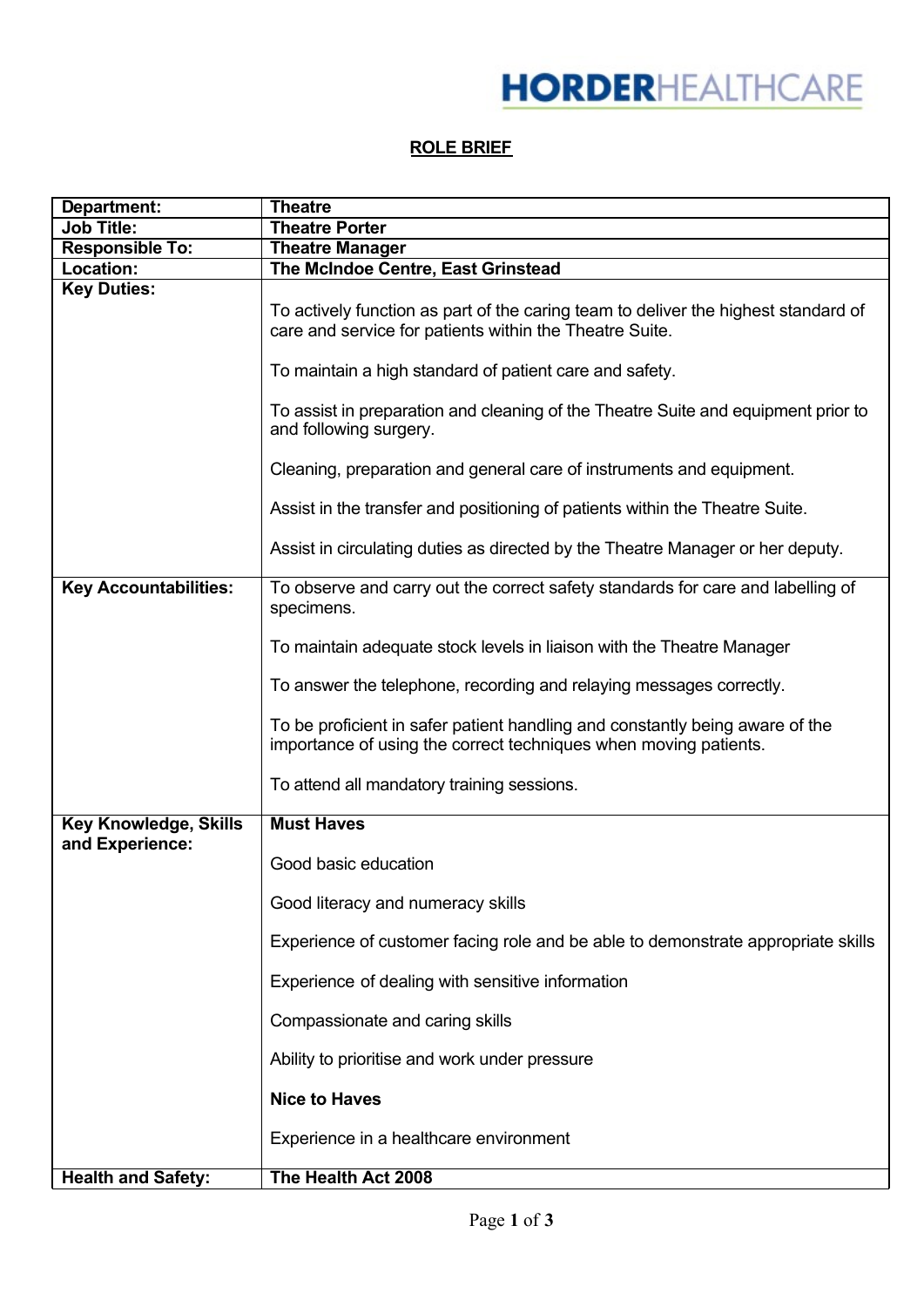## **HORDERHEALTHCARE**

|                             | Code of Practice for Prevention and Control of Healthcare Associated Infections:                                                                                                                                                                                                                                                                                                                                                                                                                                                                                    |
|-----------------------------|---------------------------------------------------------------------------------------------------------------------------------------------------------------------------------------------------------------------------------------------------------------------------------------------------------------------------------------------------------------------------------------------------------------------------------------------------------------------------------------------------------------------------------------------------------------------|
|                             | You'll carry out your duties in a way that maintains and promotes the principles<br>and practice of infection prevention and control. You'll comply with national<br>standards, policies, guidelines and procedures. If you need a few tips, speak<br>with our Infection Control Specialist.                                                                                                                                                                                                                                                                        |
|                             | For clinical colleagues with direct patient contact, this will include (but is not<br>limited to):                                                                                                                                                                                                                                                                                                                                                                                                                                                                  |
|                             | compliance with clinical procedures and protocols, in cluding uniform and<br>dress code                                                                                                                                                                                                                                                                                                                                                                                                                                                                             |
|                             | the use of personal protective equipment<br>safe procedures for using aseptic techniques<br>safe disposal of sharps.                                                                                                                                                                                                                                                                                                                                                                                                                                                |
|                             | Please take due care at work, reporting any accidents, incidents or near misses<br>to your line manager and record them on the Datix system.                                                                                                                                                                                                                                                                                                                                                                                                                        |
| <b>Equal Opportunities</b>  | Horder HealthCare's Equal Opportunities Policy tells you all about our<br>commitment to ensuring that no patient, colleague or prospective colleague is<br>discriminated against, whether directly or indirectly on the grounds of : gender,<br>sexual orientation, age, marital status, responsibility for dependants, disability,<br>religion, creed, colour, race, nationality, ethnic or national origin, trade union<br>activity, social background, health status, or is disadvantaged by conditions or<br>requirements which cannot be shown as justifiable. |
| <b>Confidentiality</b>      | You'll make sure that no confidential information is disclosed about Horder<br>Healthcare or its associated companies (including information about patients<br>and colleagues) to any unauthorised person.                                                                                                                                                                                                                                                                                                                                                          |
| Safeguarding                | You'll be aware of the key issues in safeguarding children and vulnerable adults<br>from significant and serious harm. Reporting safeguarding concerns to<br>appropriate professionals and recording incidents accurately.                                                                                                                                                                                                                                                                                                                                          |
| <b>People Managers</b>      | You have a responsibility to manage your team, ensuring safe staffing levels at<br>all times. You should ensure all new team members are effectively inducted onto<br>your department; making sure that mandatory training is complete and kept up<br>to date. You should effectively manage your team members monitoring<br>performance and absence, using the HR policies and procedures.                                                                                                                                                                         |
| <b>Review</b>               | Whilst this role brief outlines the main duties of your role identified at the date of<br>issue, you may be required to carry out additional tasks as requested by senior<br>colleagues.<br>Your role may be subject to amendments in the light of the changing needs of<br>the business, and will be reviewed periodically, which we'll discuss with you first.                                                                                                                                                                                                    |
| <b>Role Brief Agreement</b> | I have read this role brief and understand the contents of my day-to-day duties. I<br>also understand that this role brief may change over time with the business<br>needs of Horder Healthcare. I understand that the role brief will therefore be<br>subject to periodic review.<br><b>Colleague name:</b>                                                                                                                                                                                                                                                        |
|                             |                                                                                                                                                                                                                                                                                                                                                                                                                                                                                                                                                                     |